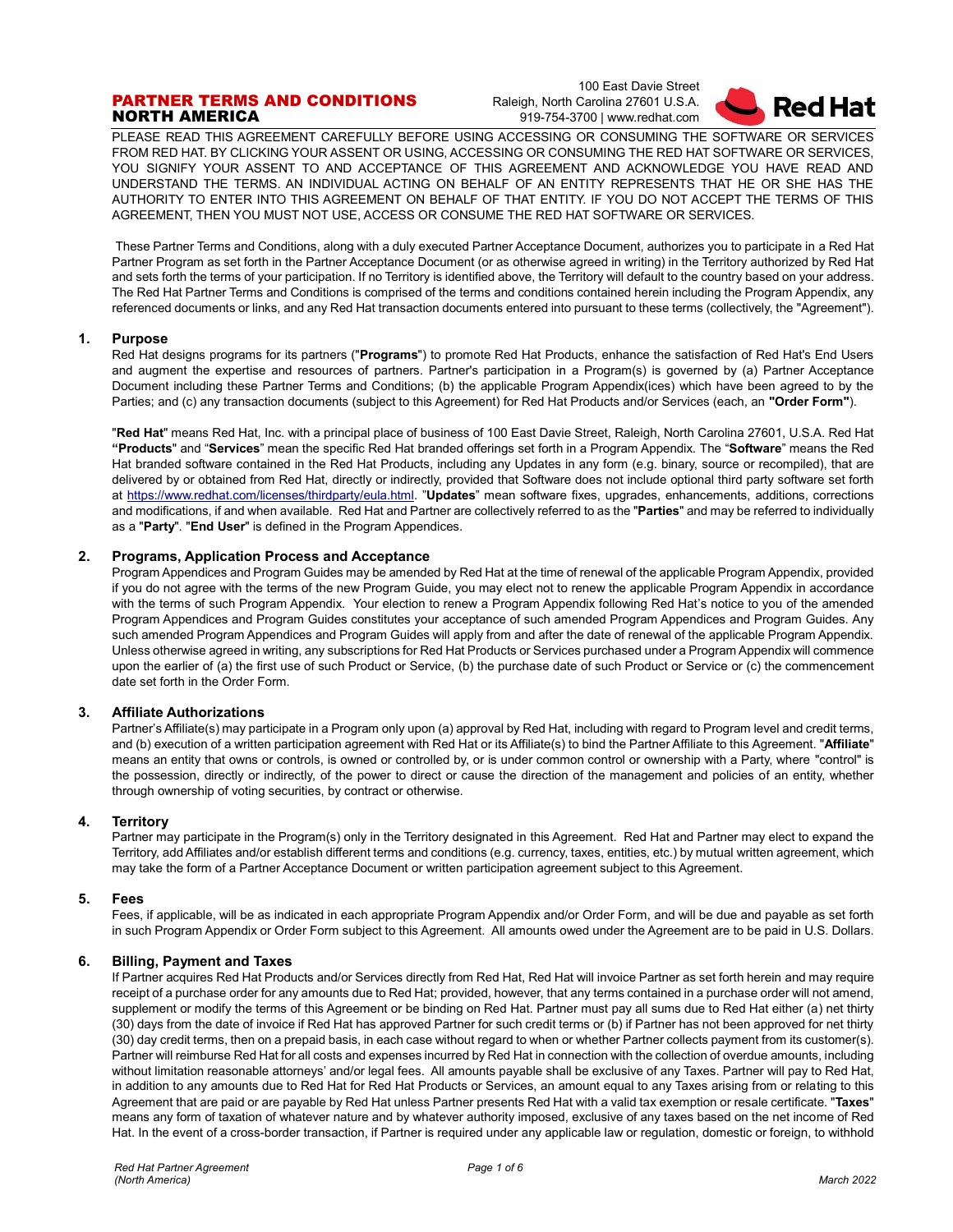or deduct any portion of the payments due to Red Hat, then the sum payable to Red Hat will be increased by the amount necessary for Red Hat to receive an amount equal to the sum it would have received had no withholdings or deductions been made. The Parties will work together in good faith to minimize adverse tax consequences created by cross-border transactions. Any payments more than thirty (30) days past due will be subject to a late fee of one and one-half percent (1½%) per month, or the maximum rate allowable by law, whichever is less.

## **7. Verifications**

During the Term and for at least two (2) years thereafter, Partner will keep and maintain commercially reasonable written records regarding Partner's use and distribution of the Red Hat Products and Services and business activities related to the Program(s) ("**Records**"). Red Hat may, at its own expense, verify the Records to determine Partner's compliance with this Agreement. This verification may take the form of requests for information, documents or records (to which Partner will respond promptly), on-site visits (for which Partner shall grant Red Hat the requisite access), or both. The Parties will act reasonably and cooperate with each other in respect of such verifications. Any on-site visit will occur during regular business hours and will not interfere unreasonably with Partner's business. For an on-site visit, Red Hat will give Partner at least thirty (30) day's prior written notice.

#### **8. Trademarks**

- **8.1** The term "**Red Hat Marks"** means the trademarks owned by Red Hat or a Red Hat Affiliate that are set forth in an applicable Program Appendix. Red Hat grants Partner a non-exclusive, non-transferable, royalty-free, revocable license in the Territory and during the Term to use the Red Hat Marks solely in connection with the marketing and distribution of Red Hat Products and/or Services as permitted in this Agreement, without the right to sublicense. Partner agrees to use the Red Hat Marks only as stated in this Agreement, and in doing so, to follow the standards of quality established by Red Hat and to adhere to the trademark usage guidelines found at: <http://www.redhat.com/about/corporate/trademark/guidelines> as amended from time to time and any other trademark terms contained in a Program Appendix (the "**Red Hat Trademark Guidelines**"). Any other use of Red Hat Marks is not permitted. Partner will provide Red Hat with representative samples of the use of Red Hat Marks contained within any materials including web pages, marketing, advertising, promotional and collateral materials ("**Promotional Materials**").
- **8.2** All goodwill created by the use of Red Hat Marks by Partner is for the sole benefit of, and accrues to Red Hat. Partner acquires no right, title or interest in Red Hat Marks or the goodwill associated with them, other than the right to use Red Hat Marks in accordance with this Agreement. Partner will not challenge the validity of Red Hat Marks, nor assist anyone in challenging their validity. Partner agrees not to make any application to register any Red Hat Mark or any domain names containing a Red Hat Mark, and not to use or register any trade name, trademark, service mark, slogan, logo or domain name that is confusingly similar to, or a reference to, any Red Hat trade name, trademark or service mark during or after the Term of this Agreement. Partner may not disparage Red Hat, Red Hat Marks or Red Hat Products and Services.

# **9. Additional Requirements**

- **9.1** Red Hat reserves all rights not expressly granted in this Agreement and all rights not expressly granted to the Red Hat Products and Services (including rights under any trademarks, copyrights, patents or other intellectual property of Red Hat). Partner will not use Red Hat Products or Services to create an offering competitive with Red Hat, directly or indirectly, or, unless specifically permitted in this Agreement, for the benefit of any other person or entity or permit any third party to make such use. If Red Hat determines that any of the Red Hat Products or Services is being used (in whole or in part) by Partner in any way to (a) avoid paying fees that would otherwise be due hereunder, (b) provide Services to third parties outside of the scope of a Program or (c) create revenue without payment of fees to Red Hat for Red Hat Products or Services, Red Hat may immediately suspend performance and/or terminate this Agreement and any Program, and reserves its rights to exercise any and all legal and equitable remedies available to it.
- **9.2** For each Red Hat Product (or Partner product that incorporates a Red Hat Product or Service, in whole or in part) that Partner sells to an End User under a Program Appendix, Partner shall purchase the equivalent Red Hat Product with respect to such conditions as the term (1 or 3 years) and support level. For example, if the End User purchases a one year 24x7 support level Red Hat Enterprise Linux product from Partner, Partner shall purchase a one year Premium (24x7) Red Hat Product from Red Hat. Similarly, Partner is only authorized to resell the complete Red Hat Product it purchased and is not permitted to decouple the Red Hat Product or sell it in parts. For example, Partner will not purchase a one year Red Hat Product from Red Hat and then break it into multiple shorter increments of time for resale. Partner will work with Red Hat to ensure that its resale of Red Hat Products to End Users is consistent with the terms for the Red Hat Products purchased.
- **9.3** Without limiting the generality of Sections 9.1 or 9.2 above, Partner agrees: (i) not to modify the Red Hat Products or Services in any manner unless agreed to by Red Hat in writing and (ii) not to use or resell the Red Hat Products or Services in any manner or for any purpose not permitted by this Agreement, including, without limitation, for Partner's own internal or production use, other than as may be expressly permitted in the applicable Program Appendix or by any applicable mandatory rule of law. For certain Programs and only during the term of the Program, Red Hat may provide Partner with access to non-production, evaluation, development kits and/or not for resale (aka "**NFR**") Red Hat Products for the sole purpose of testing and/or supporting its partners and/or End Users on issues related to Partner's rights and obligations hereunder. Should Partner resell or use its access to such Red Hat Products for Partner's own internal or production use other than as expressly permitted in the applicable Program Appendix, Partner agrees to purchase the appropriate Red Hat Product(s) under Red Hat's standard terms for such resale and/or use, and to pay the applicable fee for all periods. This Agreement establishes the rights and obligations associated with Red Hat's Programs, Products and Services, and is not intended to limit Partner's rights to software code under the terms of an open source license.

#### **10. Intellectual Property**

Partner agrees that all trade name, trademark, service mark, copyright, patent, trade secret, domain name and all other intellectual and industrial property rights anywhere in the world, including moral rights, and all applications, provisional applications, registrations, continuations and renewals thereof, and all associated goodwill (present or future) in and to the Red Hat Products and Services, are and will, as among the Parties, be owned by and vested in Red Hat or its licensors, notwithstanding any use of terms such as "purchase," "sale"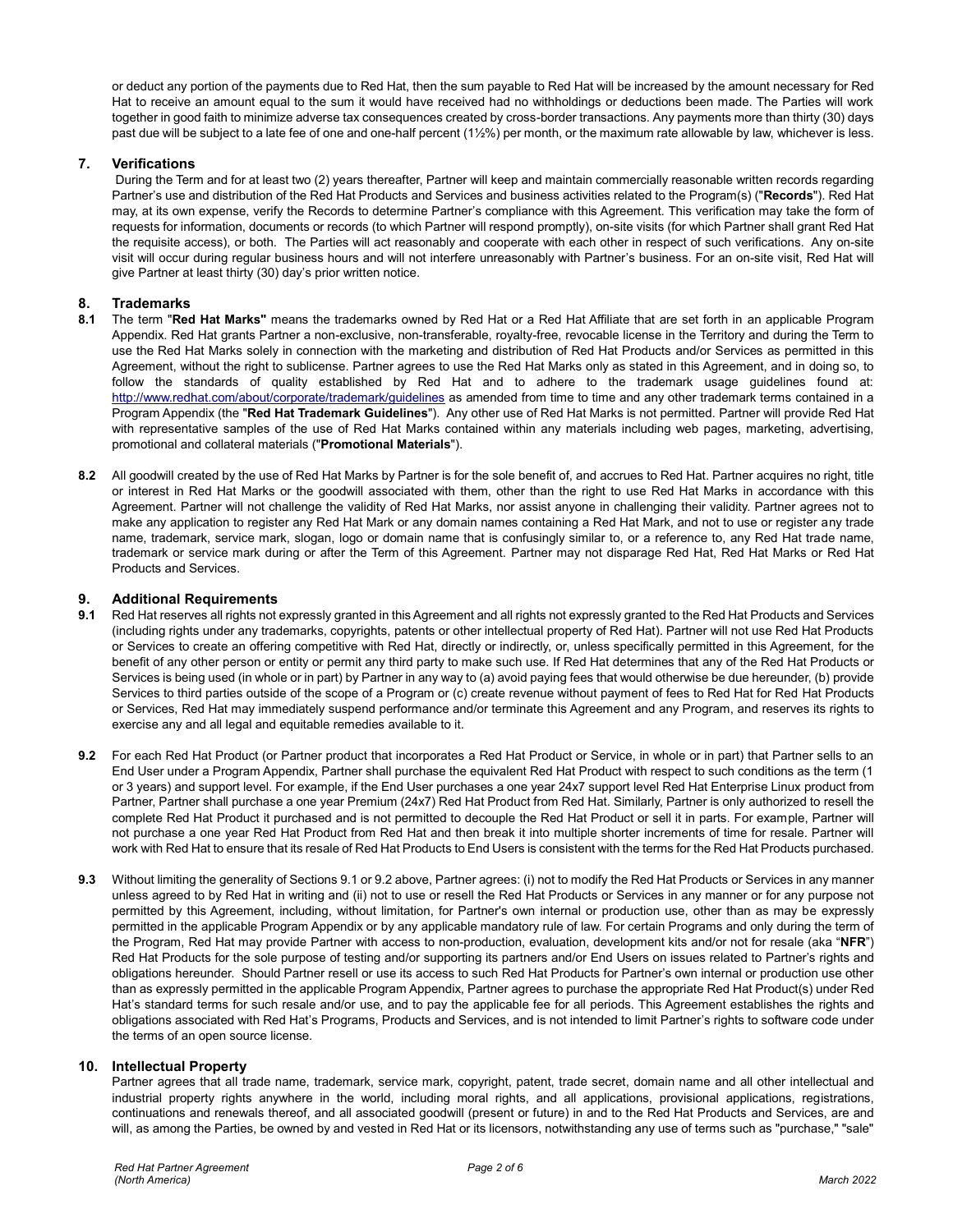or the like within this Agreement. Red Hat may provide access to third party software programs with the Red Hat Software that are not part of the Red Hat Software. These third party programs are (a) not required to run the Red Hat Software, (b) provided as a convenience, and (c) subject to their own license terms. The license terms either accompany the third party software programs and/or may be viewed at [http://www.redhat.com/licenses/thirdparty/eula.html.](http://www.redhat.com/licenses/thirdparty/eula.html) If Partner does not agree to abide by the license terms for the third party software programs, then Partner may not install, use or distribute them.

#### **11. Limited Warranties, Limitation of Liability, Disclaimer of Damages and Insurance and Indemnity**

- **11.1 General Representations and Warranties.** Red Hat represents and warrants that: (a) the Services will be performed in a professional and workmanlike manner by qualified personnel; (b) it has the authority to enter into this Agreement with Partner; and (c) to Red Hat's knowledge, Red Hat branded Software does not, at the time of delivery to Partner, include malicious code for the purpose of damaging or corrupting the Software.
- **11.2 Disclaimer of Warranties.** EXCEPT AS SET FORTH IN SECTION 11.1 ABOVE, TO THE MAXIMUM EXTENT PERMITTED BY APPLICABLE LAW, THE RED HAT PRODUCTS AND SERVICES ARE PROVIDED "AS IS" AND WITHOUT WARRANTIES OR CONDITIONS OF ANY KIND, INCLUDING IMPLIED WARRANTIES OF MERCHANTABILITY, NON-INFRINGEMENT AND FITNESS FOR A PARTICULAR PURPOSE. Partner will make no representations or warranties on behalf of Red Hat regarding the Red Hat Products or Services in connection with the distribution of the Red Hat Products or Services or otherwise.
- **11.3 Limitation of Liability.** TO THE MAXIMUM EXTENT PERMITTED BY APPLICABLE LAW, FOR ALL EVENTS AND CIRCUMSTANCES, RED HAT'S AND ITS AFFILIATES' AGGREGATE AND CUMULATIVE LIABILITY TO PARTNER AND ITS AFFILIATES ARISING OUT OF OR RELATING TO THIS AGREEMENT AND ANY ORDER FORM HEREUNDER, INCLUDING WITHOUT LIMITATION ON ACCOUNT OF PERFORMANCE OR NON-PERFORMANCE OF OBLIGATIONS, REGARDLESS OF THE FORM OF THE CAUSE OF ACTION, WHETHER IN CONTRACT, TORT (INCLUDING, WITHOUT LIMITATION, NEGLIGENCE), STATUTE OR OTHERWISE WILL BE LIMITED TO DIRECT DAMAGES AND WILL NOT EXCEED THE TOTAL AMOUNT PAID TO RED HAT AND ITS AFFILIATES BY PARTNER AND ITS AFFILIATES UNDER THIS AGREEMENT DURING THE TWELVE (12) MONTHS PRECEDING THE FIRST EVENT GIVING RISE TO LIABILITY FOR THE RED HAT PRODUCT OR SERVICE THAT IS THE SUBJECT MATTER OF THE CLAIM OR U.S. \$5,000.00, WHICHEVER IS GREATER. THE FOREGOING LIMITATION SHALL NOT APPLY TO CLAIMS FOR BODILY INJURY (INCLUDING DEATH) AND DAMAGE TO TANGIBLE PERSONAL PROPERTY CAUSED BY THE NEGLIGENCE OF RED HAT OR ITS EMPLOYEES.
- **11.4 Disclaimer of Damages.** NOTWITHSTANDING ANYTHING TO THE CONTRARY CONTAINED IN THIS AGREEMENT OR ANY ORDER FORM, TO THE MAXIMUM EXTENT PERMITTED BY APPLICABLE LAW, IN NO EVENT WILL RED HAT OR ITS AFFILIATES BE LIABLE TO THE PARTNER OR ITS AFFILIATES FOR: ANY CLAIM BASED UPON A THIRD PARTY CLAIM; ANY INCIDENTAL, CONSEQUENTIAL, SPECIAL, INDIRECT, EXEMPLARY OR PUNITIVE DAMAGES, WHETHER ARISING IN TORT, CONTRACT, OR OTHERWISE; OR FOR ANY DAMAGES ARISING OUT OF OR IN CONNECTION WITH ANY MALFUNCTIONS, DELAYS, LOSS OF DATA, LOST PROFITS, LOST SAVINGS, INTERRUPTION OF SERVICE, LOSS OF BUSINESS OR ANTICIPATORY PROFITS, EVEN IF RED HAT OR ITS AFFILIATES HAVE BEEN ADVISED OF THE POSSIBILITY OF SUCH DAMAGES. Without limiting the generality of the foregoing disclaimer, Red Hat Products and Services are not specifically designed, manufactured or intended for use in (a) the planning, construction, maintenance, control or direct operation of nuclear facilities, (b) aircraft navigation, control or communication systems, weapons systems or (c) direct life support systems. Partner agrees that it is solely responsible for the results obtained from the use of the Red Hat Products and Services.
- **11.5 Insurance and Indemnity.** Partner shall put in place and at all times maintain during the Term and for two (2) years thereafter, at its own cost and expense, appropriate and sufficient commercial general liability insurance with a reputable insurance company to cover the activities of Partner contemplated in this Agreement. The premiums for these policies of insurance shall be the responsibility of Partner. Upon request, Partner will provide Red Hat certificates of insurance for all insurance coverage**.** Partner will indemnify and hold harmless Red Hat from any and all liability, losses, costs, damages or expenses, including reasonable attorney's, solicitor's or legal fees and costs, resulting from or arising out of third party demands or claims against Red Hat relating to any of Partner's actions including, but not limited to, performance or non-performance under this Agreement.

## **12. Publicity and Confidentiality**

- **12.1 Publicity.** Partner will keep confidential and will not disclose, market or advertise to third parties the terms of this Agreement (including the fees paid hereunder). Partner or Red Hat may reference its relationship with the other, in the normal course of business including during earnings calls, discussions with analysts, meetings with the press, customer briefings, general marketing activities and in regulatory filings. Neither Party will issue formal press releases or other similar activities referencing the other Party without the written consent of the other Party.
- **12.2 Confidential Information.** The Parties agree that Confidential Information provided under this Agreement will be held and maintained in confidence and each Party will use at least the same degree of care to protect such Confidential Information that it uses to protect its own confidential information, but in no event less than reasonable care. The recipient may use Confidential Information of the other Party only for the purposes of exercising its rights and fulfilling its obligations under this Agreement. Confidential Information may be disclosed only to Affiliates, employees, agents and contractors with a need to know, and to its auditors and legal counsel, provided in each case they are under a written obligation or legal duty to keep such information confidential using standards of confidentiality not less restrictive than those required by this Agreement. **"Confidential Information"** means all information and materials disclosed by either Party to the other during the Term that is either marked confidential or, by the nature of the information or the circumstances surrounding its disclosure, would reasonably be considered confidential. Confidential Information does not include information that (i) is or later becomes publicly available without breach of this Agreement, or is disclosed by the disclosing Party without obligation of confidentiality; (ii) is known to the recipient at the time of disclosure by the disclosing Party without obligation of confidentiality; (iii) is independently developed by the recipient without use of the Confidential Information; (iv) becomes lawfully known or available to the recipient without restriction from a source having the lawful right to disclose the information; (v) is generally known or easily ascertainable by parties of ordinary skill in the business of the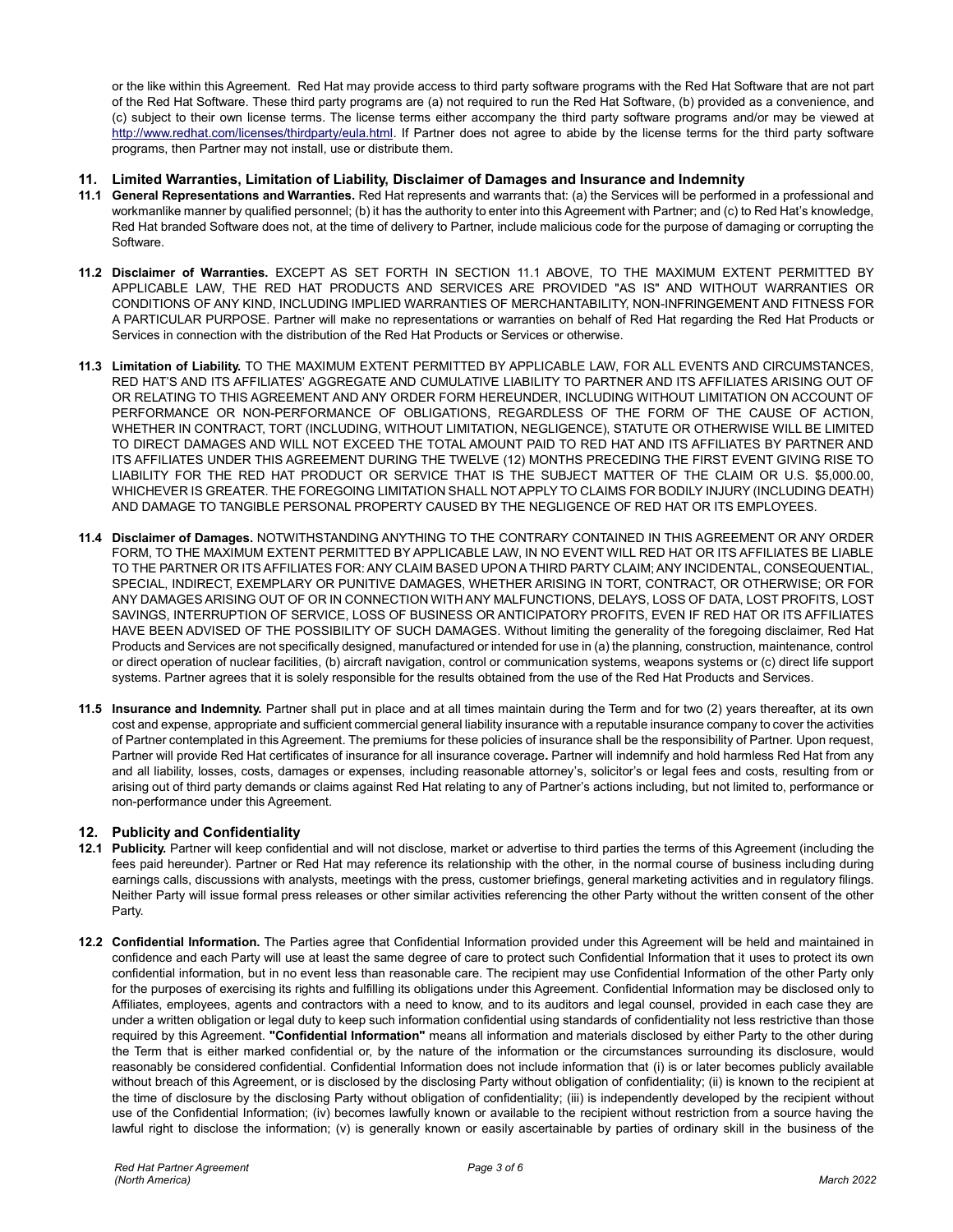recipient; or (vi) is software code in either object code or source code form that is licensed under an open source license. Except in relation to Partner's obligations pursuant to Section 12.1, both Parties agree that obligations of confidentiality will exist for a period of two (2) years following initial disclosure of the particular Confidential Information.

## **13. Termination**

- **13.1 Term.** This Agreement begins on the Effective Date and continues until the expiration or termination of all applicable Program Appendices ("**Term**"). The term of each Program Appendix is independent of the term of any other Program Appendix. "**Effective Date**" means the first date when both Parties have fully accepted or signed the Agreement.
- **13.2 Termination by Red Hat or Partner.** Red Hat may (without prejudice to any other right or remedy) terminate this Agreement in whole or in part (including any Program Appendix and Partner's participation in any Program) for any reason at any time upon ninety (90) days prior written notice to Partner. If Partner or Red Hat breaches the terms of this Agreement, and the breach is not cured within thirty (30) days after written notice of the breach is given to the breaching Party (except for payment obligations, in which case five (5) days), then the other Party may, by giving written notice of termination to the breaching Party, terminate this Agreement in whole or in part (including any Program Appendix and Partner's participation in any Program) without prejudice to any other right or remedy; unless a shorter cure period is otherwise stated under this Agreement or in the applicable Program Appendix and provided that no cure period is required for a breach of Sections 8, 9.1, 12.2 or 14.3 hereof.
- **13.3 Effect of Agreement Termination or Expiration**. Termination or expiration of this Agreement in whole for any reason will immediately terminate Partner's participation in any and all Programs. Upon such termination or expiration, Partner will immediately (i) cease referring to itself as a Red Hat Partner, or any other title associated with the Program, and using those titles in any communication or advertising; (ii) to the extent applicable, cease all promotion, demonstration, sale(s) and distribution of the Red Hat Products and/or Services; (iii) cease all use of the Red Hat Marks; (iv) return or destroy, at Red Hat's option, all printed materials containing Red Hat Marks, including all documentation and Promotional Materials; and (v) remit all fees due to Red Hat within fifteen (15) days of such termination or expiration. If the termination is not the result of a Partner breach, the Partner will be entitled to sell, for a period of no longer than sixty (60) days after termination, any of its inventory of Red Hat Products (subject to this Agreement) for which Red Hat has been fully paid and that are required to fulfill any unperformed contracts of Partner outstanding at the date of termination or expiration. All rights and obligations of the Parties under this Agreement and all applicable Program Appendices will terminate immediately, except that obligations under Sections 6, 7, 8.2, 10, 11.2 – 11.5, 12, 13.3 - 13.4, 14.1 - 14.3, 14.6, 15, 16, and 17 hereof, and any Partner payment obligations will survive such termination or expiration. Termination of this Agreement shall not affect any agreements between Red Hat and any End User.
- **13.4 No Compensation.** Upon termination or expiration of this Agreement for any reason or at any time, Red Hat will have no obligation to Partner (except as Red Hat otherwise may be liable to Partner for Red Hat's material breach of this Agreement), or to any employee, agent or representative of Partner, for compensation or for damages of any kind, whether on account of the loss by Partner or such employee, agent or representative of present or prospective sales, investments, compensation or goodwill. Partner hereby indemnifies and holds Red Hat harmless from and against any and all claims, costs, damages and liabilities whatsoever asserted by any employee, agent or representative of Partner under any applicable cancellation, termination, labor, social security, payments under national insurance, or other laws or regulations.

## **14. General Provisions**

- **14.1 Governing Law and Venue.** Any claim, controversy or dispute arising out of or related to this Agreement is governed by the substantive laws of the State of New York. To the extent permissible by law, the terms of the United Nations Convention on Contracts for the International Sale of Goods will not apply, even where adopted as part of the domestic law of the country whose law governs the Agreement. Any claim, controversy or dispute arising out of, or in connection with, or with respect to the validity, interpretation and/or enforcement of the Agreement, including the breach, will be settled exclusively in the state or federal courts of Wake County, North Carolina.
- **14.2 Notices.** All notices, consents, waivers and other communications required or permitted by this Agreement must be in English, in writing, and will be deemed given when (a) delivered to the appropriate address by hand or by nationally recognized overnight courier service (costs prepaid); (b) sent by facsimile or e-mail with written confirmation of transmission by the transmitting equipment delivered promptly thereafter; or (c) received by the addressee, if sent by certified mail, return receipt requested, in each case to the following addresses, facsimile numbers or e-mail addresses and marked to the attention of the person (by name or title) designated hereafter (or to such other address, facsimile number, e-mail address or person as a party hereto may designate by notice to the other parties hereto): For Partner: the most current address/fax number indicated by Partner to Red Hat in writing; For Red Hat: General Counsel, Red Hat, Inc., 100 East Davie Street, Raleigh, North Carolina 27601; Facsimile: +1 (919) 754-3704.

#### **14.3 Compliance with Law and Export Controls.**

- **14.3.1**As between Red Hat and Partner, Partner (a) understands that countries, including the U.S., may restrict the import, use, export, re-export or transfer of encryption products and other controlled materials (which may include Red Hat Products, Services or related technical information) ("**Controlled Materials**"); (b) will be solely responsible for compliance with any such import, use, export, re-export or transfer restrictions in connection with Partner's use, sale and/or distribution of Controlled Materials; and (c) will be the importer and exporter of record of the Controlled Materials that Partner uses, sells and/or distributes, and is responsible for all associated obligations, including but not limited to, paying all import duties and tariffs, and obtaining any required regulatory approvals, registrations, and export and import licenses.
- **14.3.2** Partner acknowledges that Red Hat may be prohibited from providing Controlled Material(s) if Red Hat has knowledge or reason to believe that a violation of the applicable law will or has occurred.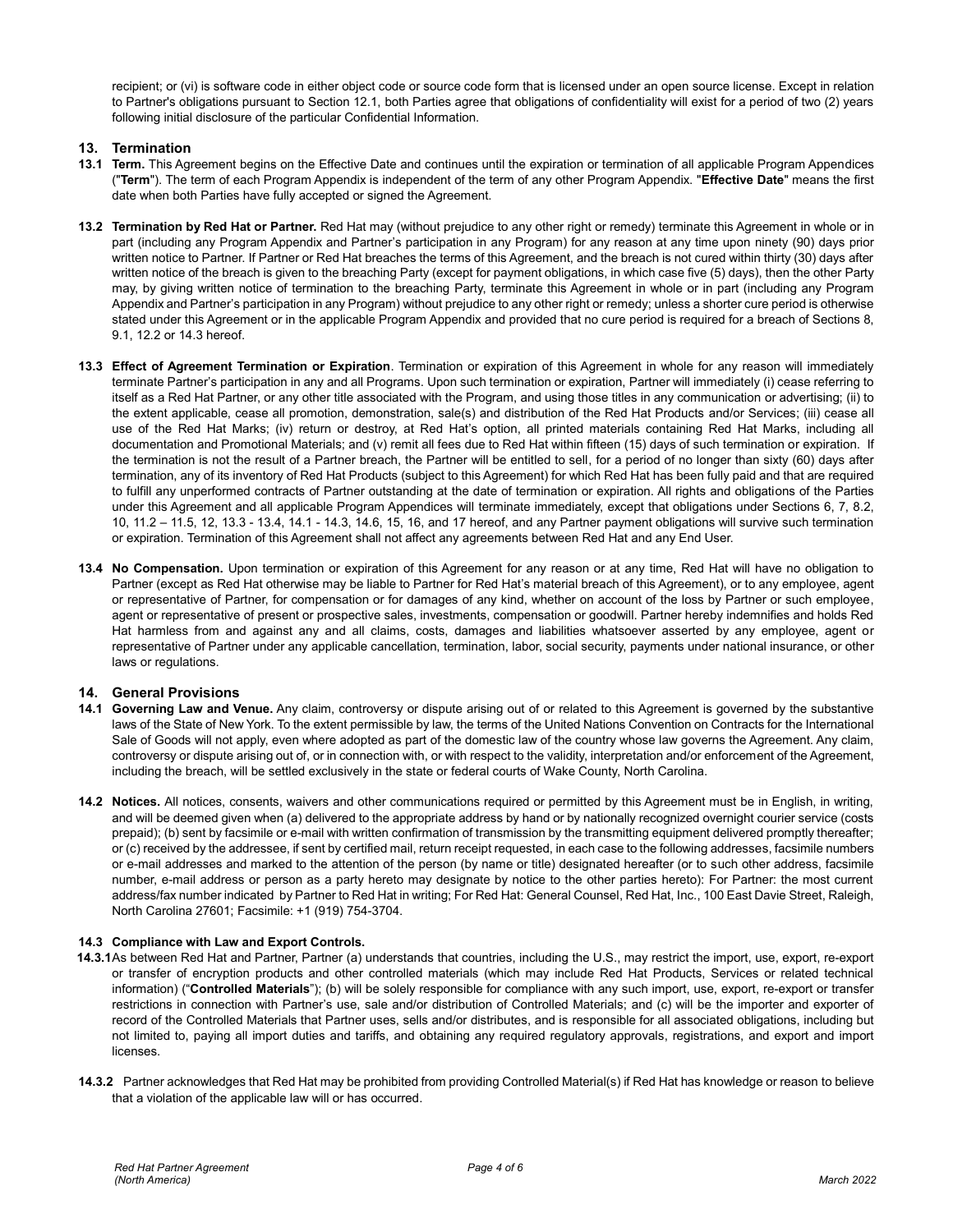- **14.3.3**As required by U.S. law, Partner represents and warrants that it: (a) understands that certain of the Controlled Materials are of U.S. origin and subject to export controls under the U.S. Export Administration Regulations (the "**EAR**"); (b) is not located in (or owned or controlled by any person or entity located in) any country listed in Country Group E:1 in Supplement No. 1 to part 740 of the EAR or by any person or entity listed on the U.S. Department of Treasury Office of Foreign Assets Control ("OFAC") list of Specially Designated Nationals and Blocked Persons ("SDNs") (and is not 50% or more owned or controlled by any one or more persons or entities identified on the SDN list); (c) will not export, re-export or transfer the Controlled Materials to (1) any prohibited destination, (2) anyone who has been prohibited from participating in U.S. export transactions by any federal agency of the U.S. government or (3) any end user who Partner knows or has reason to know will use them in the design, development or production of nuclear, chemical or biological weapons, or rocket systems, space launch vehicles, or sounding rockets, or unmanned air vehicle systems or any other prohibited use under the EAR; and (d) understands and agrees that if it is in the United States and exports, re-exports or transfers the Controlled Materials to eligible end users, it will, to the extent required by EAR Section 740.17(e), submit semi-annual reports to the U.S. Commerce Department's Bureau of Industry and Security, that include the name and address (including country) of each transferee.
- **14.3.4** Partner and its Affiliates and any other persons performing any activities related to this Agreement, will comply with all applicable laws and regulations including all applicable anti-corruption laws and regulations, such as the U.S. Foreign Corrupt Practices Act and the U.K. Bribery Act (collectively, the "**Anti-Corruption Laws**"), and will not engage in conduct that would cause Red Hat to violate any law or regulation including the Anti-Corruption Laws. None of Partner or its Affiliates, or any other persons performing activities related to this Agreement shall, directly or indirectly, offer, pay, promise to pay, or authorize the payment of anything of value to any government or public official to influence that government or public official in his or her official capacity, in order to retain or obtain business for Partner or Red Hat, or to secure any improper advantage for Partner or Red Hat. For purposes of this Agreement, government or public official includes employees and officers of a government agency, department or instrumentality, as well as the employees or officers of government-owned or government-controlled companies, public international organizations, political parties and candidates for political office. None of Partner or its Affiliates, or any other persons performing activities related to this Agreement shall, directly or indirectly, offer, promise or give a financial or other advantage to any person in order to induce the recipient to improperly perform any relevant function or activity, or to reward the recipient for the improper performance of any relevant function or activity, nor shall they solicit or accept a financial or other advantage from any person in exchange for the improper performance of any relevant function or activity. Partner will not submit any falsified documents or records to Red Hat. Partner will not permit its resellers or partnersor any other third-party business partners (collectively, "**Supply Chain Entities**") acting on behalf of Partner in connection with the services performed under this Agreement to do anything that would violate or cause Red Hat to violate any law or regulation including the Anti-Corruption Laws. If Red Hat believes that Partner or any Supply Chain Entity has breached or may breach any of the provisions of this Section or a notice is provided pursuant to this Section, Red Hat may terminate the Agreement or suspend its performance without any liability to Partner.
- **14.3.5** Partner will not engage in any activity that is prohibited under the Anti-boycotting Act (50 USCA 2407) and the Restrictive Trade Practices or Boycotts Regulations of the EAR (set forth in 15 CFR Part 760) and shall comply with any applicable reporting requirements thereunder.
- **14.4 No Assignment.** This Agreement is only assignable by Partner with Red Hat's prior written consent. Any assignment made by Partner without Red Hat's prior written consent will be void and Red Hat will not be required to recognize the assignment. Red Hat may assign any or all of its rights and delegate or novate any or all of its obligations hereunder without the prior approval of Partner. At the request of Red Hat, Partner will execute any papers or documents reasonably necessary to give effect to such assignment or novation. Partner shall promptly notify Red Hat of any material change to its ownership structure.
- **14.5 Independent Contractor.** Partner and Red Hat are independent contractors for all purposes, without express or implied authority to bind the other. Neither Party nor its employees, agents or contractors is entitled to any employee benefits of the other. Each Party will be responsible for all costs and expenses incident to performing its business. Nothing in this Agreement shall be deemed to constitute a partnership or to create a relationship of principal and agent between the Parties for any purpose.
- **14.6 Force Majeure.** Neither Party will be liable for nonperformance or delays caused by acts of God, wars, riots, strikes, fires, floods, earthquakes, government restrictions, terrorist acts or other causes beyond its reasonable control. Upon the occurrence of any of the foregoing, the date of performance will be deferred for a period of time equal to the time lost by reason of the delay. This section does not relieve either Party of its obligation(s) to make payments.

#### **15. Miscellaneous.**

(a) All headings contained in this Agreement are inserted for identification and convenience, and will not be deemed part of this Agreement for purposes of interpretation. (b) If any provision of this Agreement is held invalid or unenforceable for any reason, but would be valid and enforceable if appropriately modified, then such provision will apply with the modification necessary to make it valid and enforceable. If such provision cannot be so modified, the Parties agree that such invalidity will not affect the validity of the remaining provisions of the Agreement. (c) The delay or failure of either Party to exercise any rights hereunder will not constitute or be deemed a waiver or forfeiture of such rights. No waiver will be valid unless in writing and signed by an authorized representative of the Party against whom such waiver or forfeiture is sought to be enforced. (d) If there is a conflict between the Partner Terms and Conditions in this Appendix 1 and any applicable Program Appendix, Program Guide(s), End User License Agreement or any other Program literature, the terms will be interpreted in the following order (1) the applicable Program Appendix, (2) the Partner Terms and Conditions, (3) the End User License Agreement,and (4) the Program Guide. (e) Except as otherwise provided in Section 2, this Agreement may not be changed except by written instrument signed by authorized signatories of the Parties, that makes specific reference to this Agreement. (f) This Agreement may be executed in counterparts, each of which will be deemed an original and all of which will constitute one and the same instrument. The Parties may exchange electronic signatures and signature pages electronically and such signatures will be effective to bind the Parties. (g) The Parties acknowledge that they have each reviewed and participated in settling the terms of this Agreement. Furthermore, the Parties agree that any rule of construction to the effect that any ambiguities are to be resolved against the drafting Party will not be employed in the interpretation or construction of this Agreement.